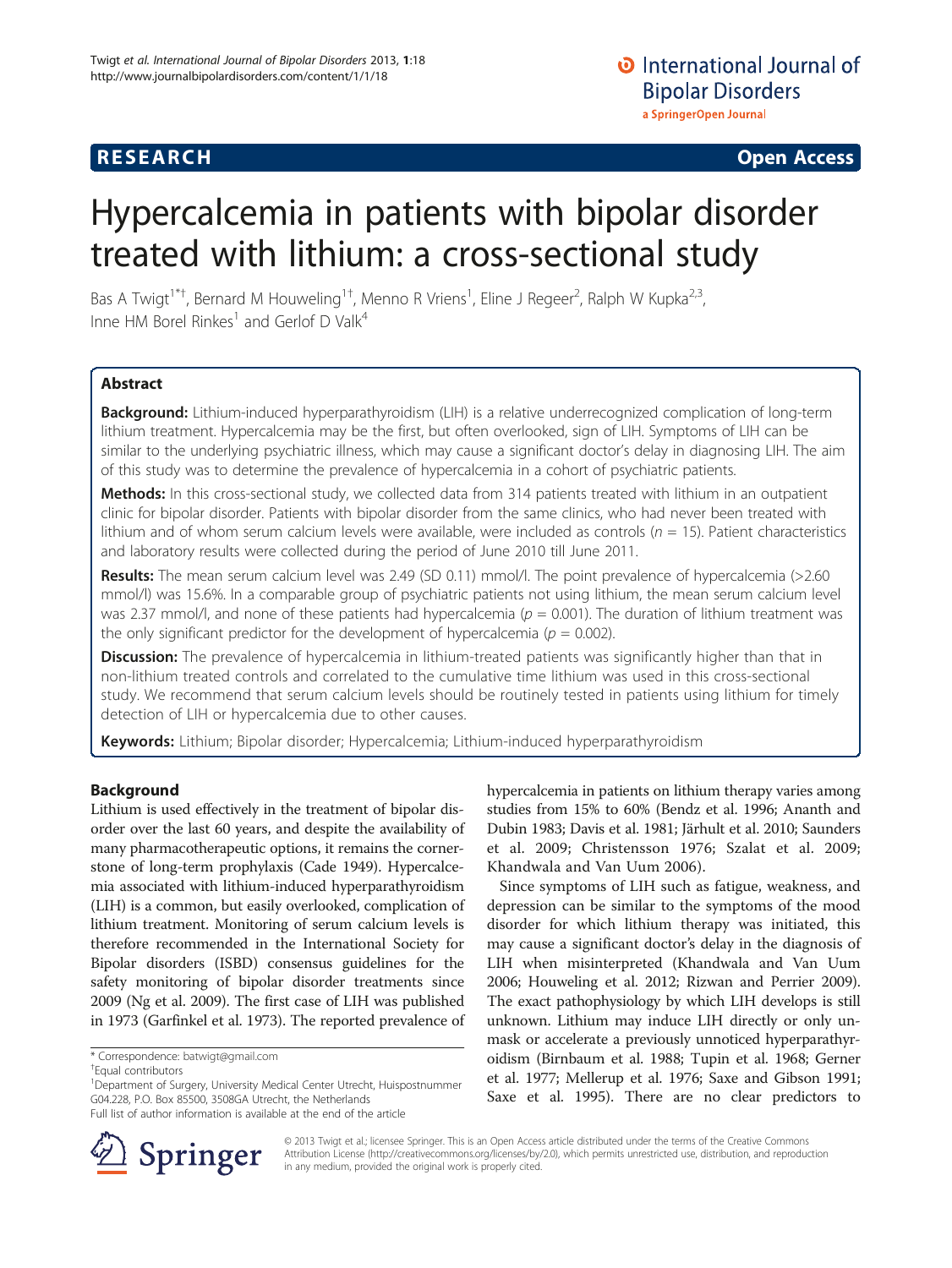determine which patients are at risk for LIH. Furthermore, the way in which these patients should be treated is still a matter of debate. Discontinuation of lithium treatment, if possible, has been proven unsuccessful in most patients that have been using lithium for longer periods (Garfinkel et al. [1973;](#page-4-0) Bendz et al. [1996](#page-4-0); Bendz et al. Järhult et al. [2010;](#page-4-0) Saunders et al. [2009](#page-5-0); Houweling et al. [2012\)](#page-4-0). Different surgical approaches of parathyroidectomy have been described, but calcimimetics or a 'wait and see policy' might be an alternative to surgery (Bendz et al. [1996](#page-4-0); Ananth and Dubin [1983](#page-4-0); Davis et al. [1981;](#page-4-0) Järhult et al. [2010](#page-4-0); Saunders et al. [2009](#page-5-0); Christensson [1976](#page-4-0); Szalat et al. [2009;](#page-5-0) Khandwala and Van Uum [2006;](#page-4-0) Houweling et al. [2012;](#page-4-0) Hundley et al. [2005;](#page-4-0) Sloand and Shelly [2006](#page-5-0); Gregoor and de Jong [2007](#page-4-0)).

Given the unfamiliarity with this condition, periodical monitoring of serum calcium has only recently been implemented in psychiatric guidelines and is still less well-known in comparison to other well-known complications regarding thyroid and kidney function (Ng et al. [2009](#page-4-0); Van de Beek et al. [2010](#page-5-0)). We therefore assume that LIH is both underdiagnosed and undertreated.

The aim of this study was to determine the prevalence of hypercalcemia in a large sample of outpatients treated with lithium for bipolar disorder. To gain insight into which of these patients are more prone to develop LIH, we assessed which determinants were related to the development of hypercalcemia.

## Methods

## Patients and controls

The medical records of patients with bipolar disorder who were treated with lithium between June 2010 and June of 2011 at an outpatient clinic for bipolar disorder were reviewed. Inclusion criterion was the continuous use of lithium and at least one measurement of the serum calcium level. Outpatients with bipolar disorder from the same clinics, who had never been treated with lithium and of whom serum calcium levels were available, were included as controls.

## Outcomes

The following data were collected from the medical records: age, gender, past medical history, medication current lithium dose, any possible interruptions during the period that lithium was taken, and total cumulative duration of lithium treatment. The following laboratory variables were registered and analyzed by routine methods (reference values between brackets): serum levels of lithium (0.6 to 1.2 mmol/l), calcium (2.10 to 2.55 mmol/l), parathormone (PTH) (1.0 to 7.0 pmol/l), albumin (38 to 42 mmol/l), creatinine (74 to 110 μmol/l), thyroidstimulating hormone (TSH) (0.35 to 5.00 mU/l), FT4 (9 to 27 pmol/l), sodium (135 to 145 mmol/l), and potassium (3.5 to 5.0 mmol/l). Also, any medication used by the patient was registered since thiazide/chloortalidon diuretics, calcimimetics, vitamin D supplements, and calcium supplements can induce increased serum calcium levels.

## Data analysis

The Kolmogorov-Smirnov test was employed to test for normal variance for each variable. Statistical differences were calculated by means of the Student's independent t test and Pearson's chi-square test. The missing data resulted in a lower  $n$  than the actual number of patients. Statistical significance was set as a two-tailed  $p < 0.05$ . PASW Statistics IBM version 18 (IBM, New York, USA) was used.

## Definitions

The point prevalence of hypercalcemia was defined as the prevalence of elevated serum calcium levels within our cross-sectional 1-year time frame. If more than one serum calcium level was available, the average serum calcium level was determined.

The upper limit for serum calcium was set at 2.60 mmol/l. The total duration of lithium use was defined as the cumulative period that lithium was taken by a patient expressed in months. If the use of lithium had been interrupted, the total duration of lithium reflects the sum of all individual periods.

## Ethical committee

Approval was obtained from the medical ethics committee of the University Medical Centre Utrecht (registration protocol 10/340C).

## Results

#### Descriptive analysis

A total of 314 patients were identified who were currently using lithium and in which the serum calcium level was determined at least once. The control group consisted of 15 patients with bipolar disorder who had never used lithium and from whom a serum calcium measurement was available.

## Patients on lithium

In the 314 lithium-treated patients, the mean age was 47 years and 61.5% were women ( $n = 195$ ). The mean dosage of lithium was 960 (SD 280) mg a day. The mean serum level of lithium was 0.74 (SD 0.19) mmol/l. The mean period that lithium was taken was 117.6 (SD 91.2) months, and the point prevalence of hypercalcemia was 15.6% ( $n = 49$ ). None of these patients had a medical history of hyperparathyroidism, hypercalcemia, or kidney failure, nor did they use any medication with hypercalcemia as a possible side effect.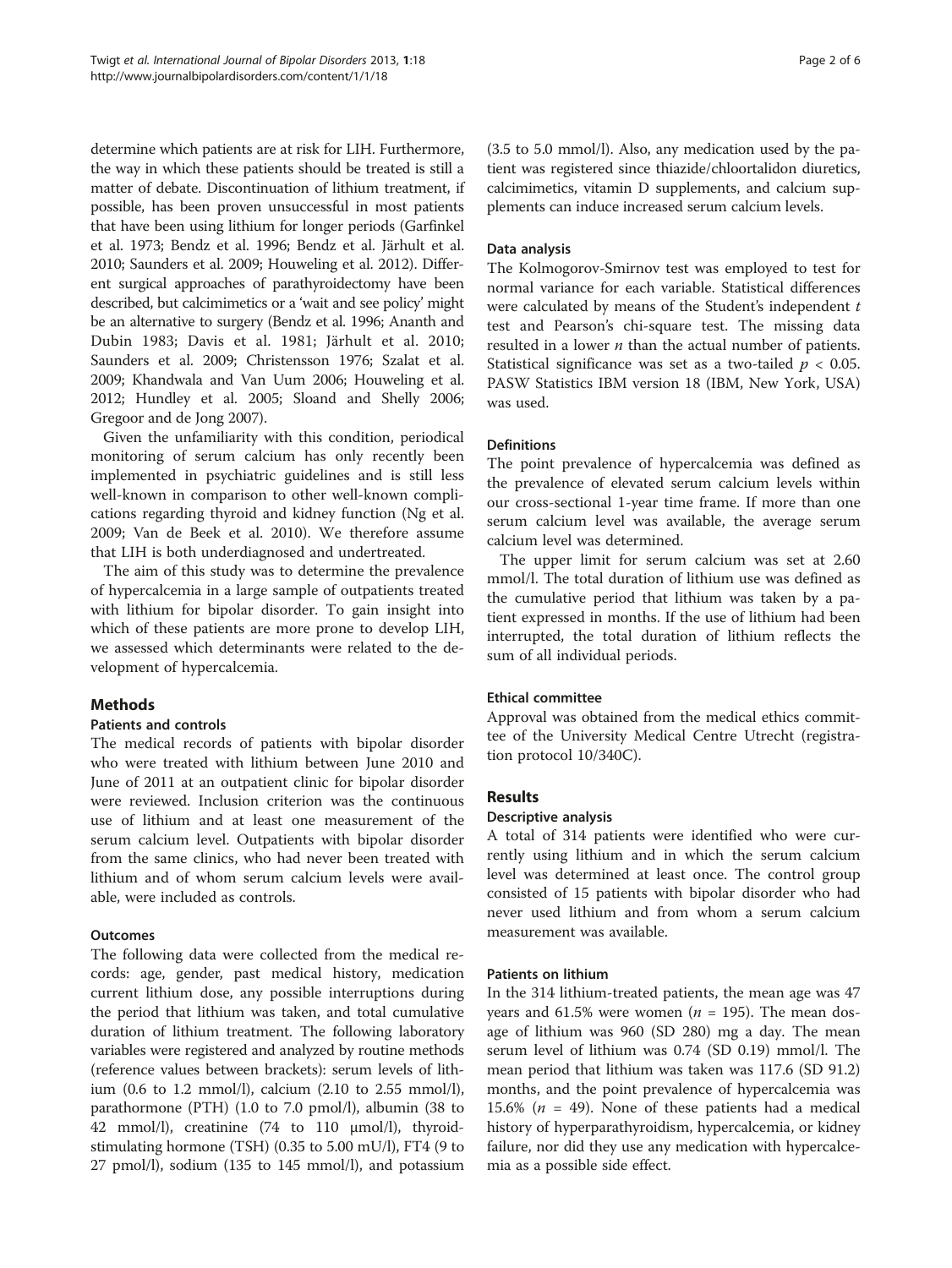In the control group, the mean serum calcium level was 2.37 (SD 0.10) mmol/l, which was significantly (<0.001) lower compared to that of the lithium users (Table 1). None of these patients had a serum calcium level above 2.60 (mmol/l), as illustrated in Figure [1](#page-3-0).

#### Subgroup analysis

Subgroup analysis showed that the cumulative duration of lithium use (i.e., the total time that a patient had used lithium regardless of any possible interruptions) was the only predictor for the development of hypercalcemia. The mean cumulative duration of lithium use was 165 months in hypercalcemic patients versus 109 months in patients with normal calcium levels ( $p = 0.002$ ).

In addition, we calculated a hypothetical lifetime lithium dose by multiplying the cumulative duration of lithium use with the most recent dose. This was significantly different between both groups ( $p = 0.002$ ). All other factors such as gender ( $p = 0.457$ ), current lithium dose  $(p = 0.759)$ , serum lithium level  $(p = 0.379)$ , age  $(p = 0.174)$ , serum creatinine ( $p = 0.091$ ), and thyroid function  $(p = 0.176)$  did not differ significantly (Table [2\)](#page-3-0).

#### Hypercalcemic patients

Of the 49 patients with calcium levels above 2.60 mmol/l, 3 patients were referred to an endocrine physician or surgeon to reveal the cause of hypercalcemia. Two of these patients with serum calcium levels of 2.71 and 2.65 mmol/l and elevated PTH levels of 17.2 and 53.6 pmol/l, respectively (reference value 1.3 to 9.3 pmol/l), underwent minimally invasive parathyroidectomy after preoperative work-up confirmed the diagnosis of LIH. The third patient was treated with cinacalcet since the preoperative work-up showed inconsistent results regarding the presence and location of any adenoma. The other 46 patients remained under strict control, i.e., repeated measurements of the serum calcium levels and PTH levels at least twice a year as directed by the ISBD consensus guidelines referred to earlier, but were at the time of this cross-sectional study

Table 1 Differences between lithium users and nonlithium users

|                              | Lithium users Non-lithium<br>$(n = 314)$ | users $(n = 15)$ | p value |
|------------------------------|------------------------------------------|------------------|---------|
| Gender (% female)            | 61.5                                     | 66.7             | 0.934   |
| Age (years)                  | 47 (13)                                  | 40 (9)           | 0.036   |
| Creatinine (µmol/l)          | 77.59 (18.9)                             | 68.45 (14.8)     | 0.115   |
| TSH (mU/l)                   | 2.7(3.6)                                 | 1.9(0.7)         | 0.454   |
| Sodium (mmol/l)              | 140.5 (2.26)                             | 140.9 (1.30)     | 0.353   |
| Potassium (mmol/l)           | 4.5(0.35)                                | 4.3(0.26)        | 0.025   |
| Calcium serum level (mmol/l) | 2.49(0.11)                               | 2.37(0.10)       | < 0.001 |

Mean values and standard deviation (SD) between brackets. Statistical differences were calculated by means of the Pearson's chi-square test (gender) and Student's independent t test (all other variables).

not referred for further analysis (Ng et al. [2009](#page-4-0)). Follow-up is currently conducted to obtain better insight into the clinical course of these patients.

#### **Discussion**

#### Main findings

In this cross-sectional study, we found a significant higher prevalence of hypercalcemia in patients using lithium compared to that of the control group of patients without a current and previous history of lithium treatment ( $p = 0.001$ ). In addition, the development of hypercalcemia was correlated to the cumulative time that lithium was taken regardless whether this was continuous or with one or more interruptions of various durations.

#### Strengths and weaknesses

This study is the first to determine the prevalence of hypercalcemia in a major cohort of psychiatric patients. Our results regarding the prevalence corroborates with previous studies (Bendz et al. [1996;](#page-4-0) Ananth and Dubin [1983](#page-4-0); Davis et al. [1981](#page-4-0); Järhult et al. [2010;](#page-4-0) Saunders et al. [2009;](#page-5-0) Christensson [1976](#page-4-0); Hundley et al. [2005](#page-4-0); Awad et al. [2003;](#page-4-0) Carchman et al. [2008\)](#page-4-0). However, compared to previous studies, in our study, we included a large number of patients, and selection bias is less likely because we used a predefined search for patients that were currently treated in a large, non-academic psychiatric outpatient clinic. Patients attending this clinic reflect a regular sample of bipolar outpatients of varying severity and duration of illness. In most other studies, patients were selected from an endocrine surgery database instead of a psychiatric cohort. As a consequence, these cohorts included a highly selected subgroup of lithium-treated patients since the outcome, i.e., hyperparathyroidism, was already present.

In our study, patients were identified based upon their bipolar disorder, and calcium levels were measured as part of a routine monitoring schedule. In addition, using an upper limit for serum calcium levels of 2.60 mmol/L compared to that of the various lower upper limits uphold among different hospitals, psychiatric facilities, and laboratories, it is unlikely that our results overestimate the prevalence of hypercalcemia. All other factors such as medical history, use of other medications besides lithium, and possibly previous surgery were taken into account. None of these showed a significant difference that could distort our results.

Although our control group of lithium-naïve patients was very small compared to the group of lithium users reflecting the widespread use of lithium for bipolar disorder in the Netherlands, the range from low to high calcium levels seems to be higher in lithium users than that in the control patients. This may be an indication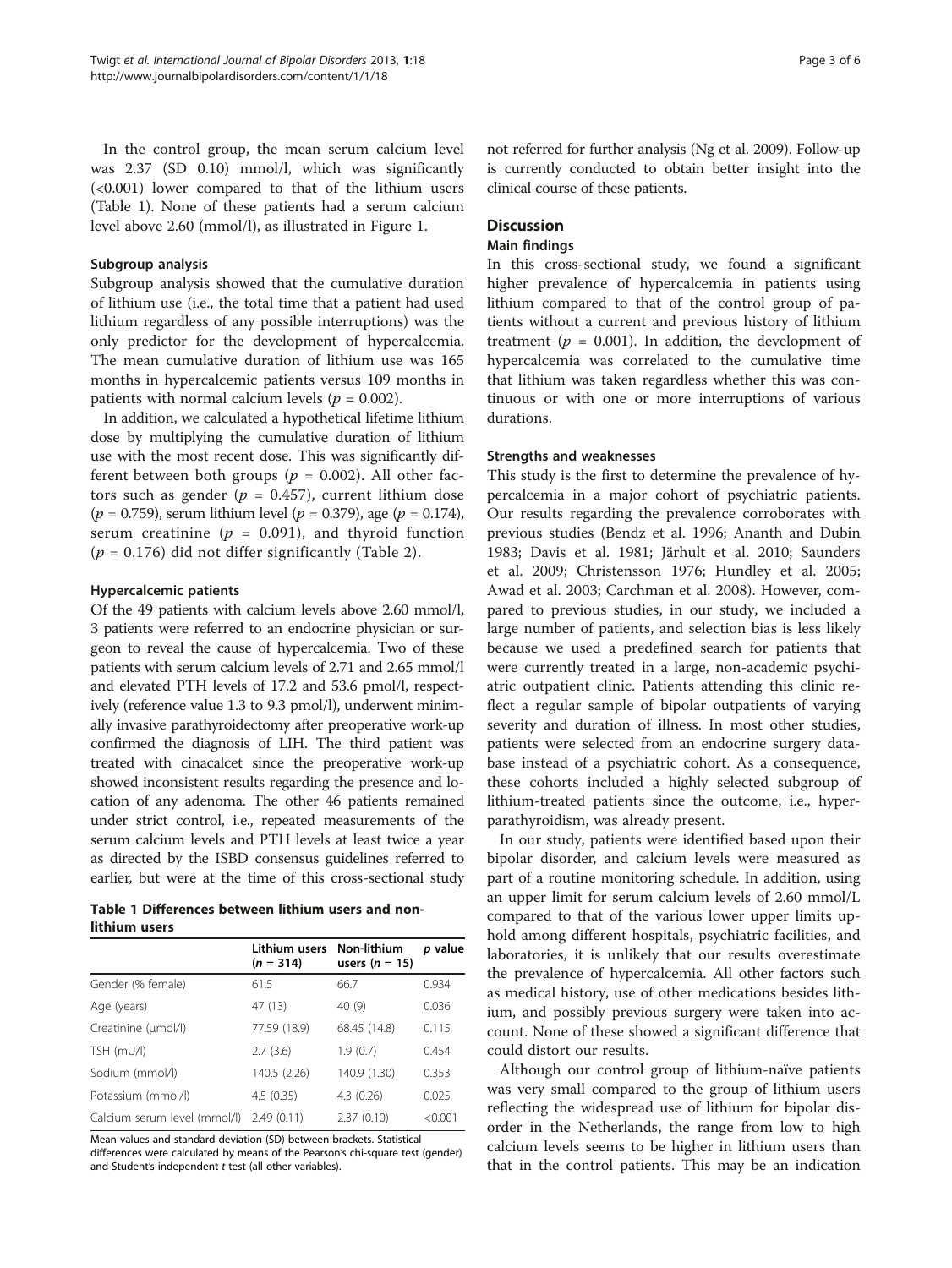<span id="page-3-0"></span>

that the set point of serum calcium is higher in lithium users due to the binding of lithium to the calciumsensing receptor of the parathyroid cell. This binding results in a lower threshold for the secretion of PTH, implicating that the serum calcium is also higher in all lithium users, and leading to hypercalcemia in approximately 15%. Our control group was small  $(n = 15)$ , and therefore, such conclusions remain preliminary. Nonetheless, this cross-sectional study is the first including a control group of psychiatric patients, in this perspective.

Because lithium is the mainstay for the long-term treatment of bipolar disorder, it is difficult to identify a larger cohort of control patients.

Whether lithium shifts the calcium set point to the right or that it uncovers a preexisting hyperparathyroidism remains the question. Because of the absence of PTH measurements, calcium in 24-h urine specimens, and proper imaging of patients with suspected LIH, we were unable to investigate this in our sample, which poses a limitation of our study.

| Table 2 Subgroup analysis of lithium users with normal serum calcium levels compared to lithium users with |  |  |  |  |  |
|------------------------------------------------------------------------------------------------------------|--|--|--|--|--|
| hypercalcemia                                                                                              |  |  |  |  |  |

|                               | Lithium users with serum calcium<br>level $\leq$ 2.60 (mmol/l) (n = 265) | Lithium users with serum calcium<br>level $>2.60$ (mmol/l) (n = 49) | p value |
|-------------------------------|--------------------------------------------------------------------------|---------------------------------------------------------------------|---------|
| Gender (% female)             | 60.4                                                                     | 67.3                                                                | 0.457   |
| Age (years)                   | 47 (13)                                                                  | 50 (13)                                                             | 0.174   |
| Lithium recent dosage (mg dd) | 960 (270)                                                                | 970 (330)                                                           | 0.759   |
| Creatinine (µmol/l)           | 76.82 (17.00)                                                            | 81.91 (26.89)                                                       | 0.091   |
| TSH (mU/l)                    | 2.8(3.8)                                                                 | 2.0(1.8)                                                            | 0.176   |
| Sodium (mmol/l)               | 140.5 (2.20)                                                             | 140.7 (2.61)                                                        | 0.610   |
| Potassium (mmol/l)            | 4.5(0.34)                                                                | 4.5(0.37)                                                           | 0.349   |
| Lithium serum level (mmol/l)  | 0.74(0.19)                                                               | 0.77(0.18)                                                          | 0.379   |
| Lithium period (months)       | 109 (84)                                                                 | 165(111)                                                            | 0.002   |
| Lifetime dosage quotient      | $1.03 \times 10^5$ (8.3 $\times 10^4$ )                                  | $1.63 \times 10^5$ (1.3 $\times 10^5$ )                             | 0.002   |

Mean values and standard deviation (SD) between brackets. Statistical differences were calculated by means of the Pearson's chi-square test (gender) and Student's independent t test (all other variables).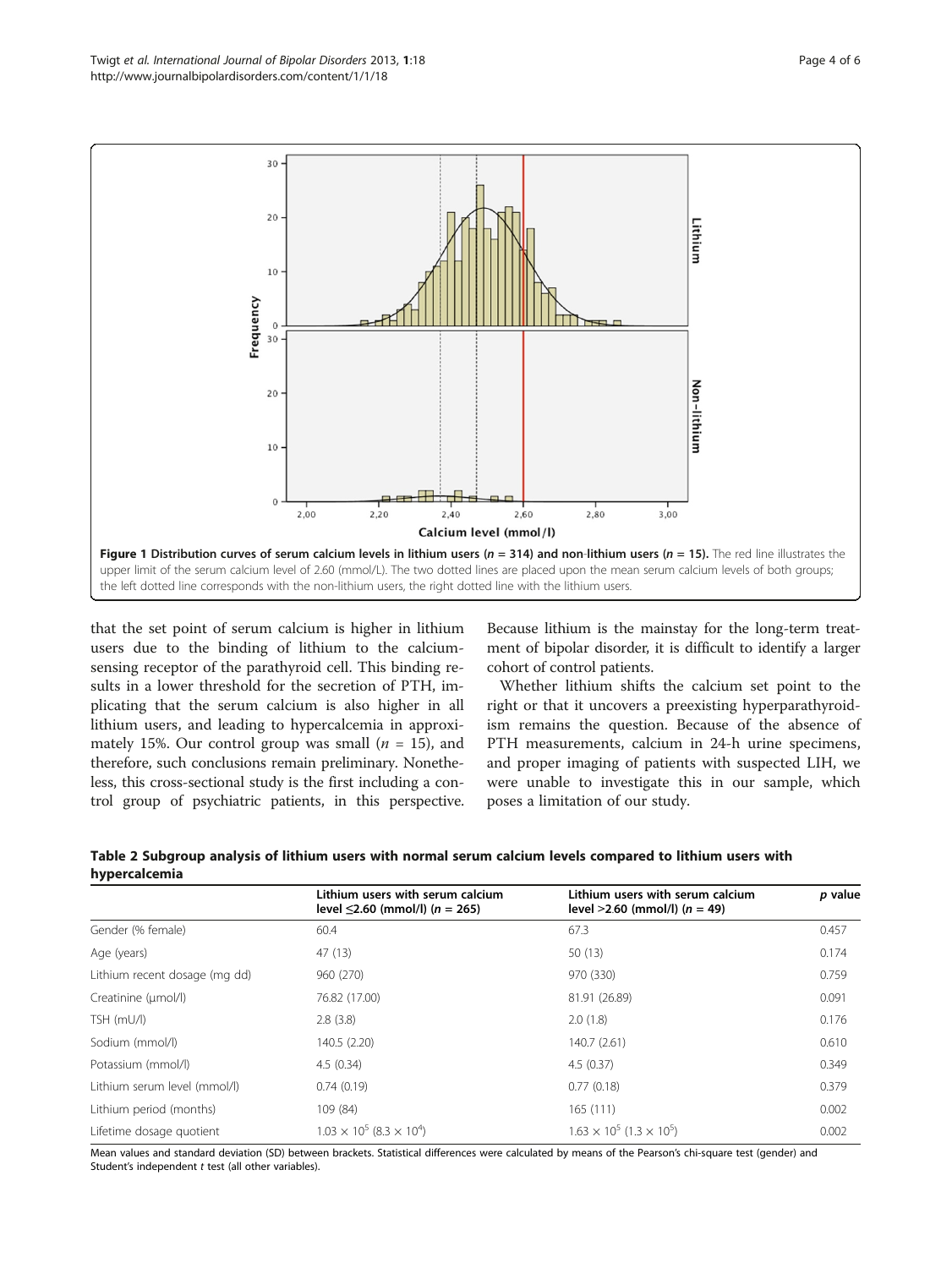#### <span id="page-4-0"></span>**Treatment**

In the absence of an evidence-based consensus on the optimal surgical approach in lithium-induced hyperparathyroidism, several studies have been published regarding the different treatment options (Bendz et al. 1996; Järhult et al. 2010; Saunders et al. [2009;](#page-5-0) Abdullah et al. 1999; Awad et al. 2003; Carchman et al. 2008). Some advocate removal of all four glands where others apply a more focused approach. In order to determine the optimal treatment for LIH, one has to understand its pathophysiology. However, the underlying mechanism by which lithium induces hyperparathyroidism has not been elucidated yet. Since lithium was thought to induce hyperplastic changes to all four glands (based on the idea that all glands are exposed equally) rather than the formation of one or multiple adenomas, (Abdullah et al. 1999), routine complete neck exploration was the surgical procedure of choice for a long time. The overall prevalence of multiglandular disease, however, has a broad variance ranging from only 13% to 52% (Järhult et al. 2010; Abdullah et al. 1999; Awad et al. 2003; Carchman et al. 2008). And therefore, the notion that the remaining parathyroid glands will render pathological with time is perhaps premature and lacks sufficient evidence (Järhult et al. 2010; Saunders et al. [2009](#page-5-0)). This would support a more selective approach and more extensive preoperative imaging as is common nowadays in primary hyperparathyroidism. At this moment, it is too early to advocate a certain surgical approach since both theories find equal supports in the literature. Furthermore, when there is reluctance to surgery, a relative new class of drugs called calcimimetics has been shown to lower the serum calcium level. Even though the results are promising, one must realize that this is not a definitive therapy (Houweling et al. 2012; Rothe et al. [2011](#page-5-0)).

#### Conclusions

The present study clearly established that the prevalence of hypercalcemia is significantly higher in patients using lithium in a major cohort of patients. Furthermore, our subgroup analysis showed that the total duration of lithium treatment was significantly longer in the hypercalcemia group, regardless of any possible interruptions or discontinuation of lithium treatment.

Our results underscore that it is mandatory to perform regular monitoring of serum calcium as well as PTH levels. LIH cannot be diagnosed based upon signs and symptoms alone, since these are easily misinterpreted in the context of mood disorders. With the growing awareness of LIH, future research should focus on the best treatment for this delicate group of patients.

#### Competing interests

The authors declare that they have no competing interests.

#### Authors' contributions

The work presented here was a collaboration between all authors. All authors helped to define the research theme and study design. BT, BH, and ER carried out the inclusion of patients, the design of the research theme and study, and the analysis and drafted the manuscript. MV, RK, IBR, and GV designed the research theme, study design, and analysis and critically revised the manuscript. All authors read and approved the final manuscript.

#### Author details

<sup>1</sup>Department of Surgery, University Medical Center Utrecht, Huispostnummer G04.228, P.O. Box 85500, 3508GA Utrecht, the Netherlands. <sup>2</sup>Altrecht Institute for Mental Health Care, Lange Nieuwstraat 119, Utrecht 3512 PG, the Netherlands. <sup>3</sup>Department of Psychiatry, VU University Medical Center, De Boelelaan 1117, 1081HV Amsterdam, the Netherlands. <sup>4</sup>Department of Endocrinology, University Medical Center Utrecht, Heidelberglaan 100, 3583CX Utrecht, the Netherlands.

#### Received: 10 July 2013 Accepted: 13 August 2013 Published: 16 September 2013

#### References

- Abdullah H, Bliss R, Guinea AI, Delbridge L. Pathology and outcome of surgical treatment for lithium-associated hyperparathyroidism. Br J Surg. 1999; 86:91–3.
- Ananth J, Dubin SE. Lithium and symptomatic hyperparathyroidism. J R Soc Med. 1983; 76:1026–9.
- Awad SS, Miskulin J, Thompson N. Parathyroid adenomas versus four-gland hyperplasia as the cause of primary hyperparathyroidism in patients with prolonged lithium therapy. World J Surg. 2003; 27:486-8.
- Bendz H, Sjodin I, Toss G, Berglund K. Hyperparathyroidism and long-term lithium therapy–a cross-sectional study and the effect of lithium withdrawal. J Intern Med. 1996; 240:357-65.
- Birnbaum J, Klandorf H, Giuliano A, Van Herle A. Lithium stimulates the release of human parathyroid hormone in vitro. J Clin Endocrinol Metab. 1988; 66:1187–91.
- Cade JF. Lithium salts in the treatment of psychotic excitement. Med J Aust. 1949; 2:349–52.
- Carchman E, Ogilvie J, Holst J, Yim J, Carty S. Appropriate surgical treatment of lithium-associated hyperparathyroidism. World J Surg. 2008; 32:2195–9.
- Christensson TA. Letter: lithium, hypercalcemia, and hyperparathyroidism. Lancet. 1976; 2:144.
- Davis BM, Pfefferbaum A, Krutzik S, Davis KL. Lithium's effect of parathyroid hormone. Am J Psychiatry. 1981; 138:489-92.
- Garfinkel PE, Ezrin C, Stancer HC. Hypothyroidism and hyperparathyroidism associated with lithium. Lancet. 1973; 2:331–2.
- Gerner RH, Post RM, Spiegel AM, Murphy DL. Effects of parathormone and lithium treatment on calcium and mood in depressed patients. Biol Psychiatry. 1977; 12:145–51.
- Gregoor PS, de Jong GM. Lithium hypercalcemia, hyperparathyroidism, and cinacalcet. Kidney Int. 2007; 71:470.
- Houweling BM, Twigt BA, Regeer EJ, Kupka RW, Valk GD, Vriens MR. Lithiumgeïnduceerde hyperparathyreoidie. Klinische les Ned Tijdschr Geneeskd. 2012; 156(7):A4091.
- Hundley JC, Woodrum DT, Saunders BD, Doherty GM, Gauger PG. Revisiting lithium-associated hyperparathyroidism in the era of intraoperative parathyroid hormone monitoring. Surgery. 2005; 138:1027–31. discussion 31–2.
- Järhult J, Ander S, Asking B, Jansson S, Meehan A, Kristoffersson A, Nordenström J. Long-term results of surgery for lithium-associated hyperparathyroidism. Br J Surg. 2010; 97:1680–5.
- Khandwala HM, Van Uum S. Reversible hypercalcemia and hyperparathyroidism associated with lithium: a case report and review of literature. Endocr Pract. 2006; 12:54-8.
- Mellerup ET, Lauritsen B, Dam H, Rafaelson OJ. Lithium effects on diurnal rhythm of calcium, magnesium, and phosphate metabolism in manicmelancholic disorder. Acta Psychiatr Scand. 1976; 53:360–70.
- Ng F, Mammen OK, Wilting I, Sachs GS, Ferrier IN, Cassidy F, Beaulieu S, Yatham LN, Berk M. The International Society for Bipolar Disorders (ISBD) consensus guidelines for the safety monitoring of bipolar disorder treatments. Bipolar Disord. 2009; 11:559–95.

Rizwan MM, Perrier ND. Long-term lithium therapy leading to hyperparathyroidism: a case report. Perspect Psychiatr Care. 2009; 45:62-5.